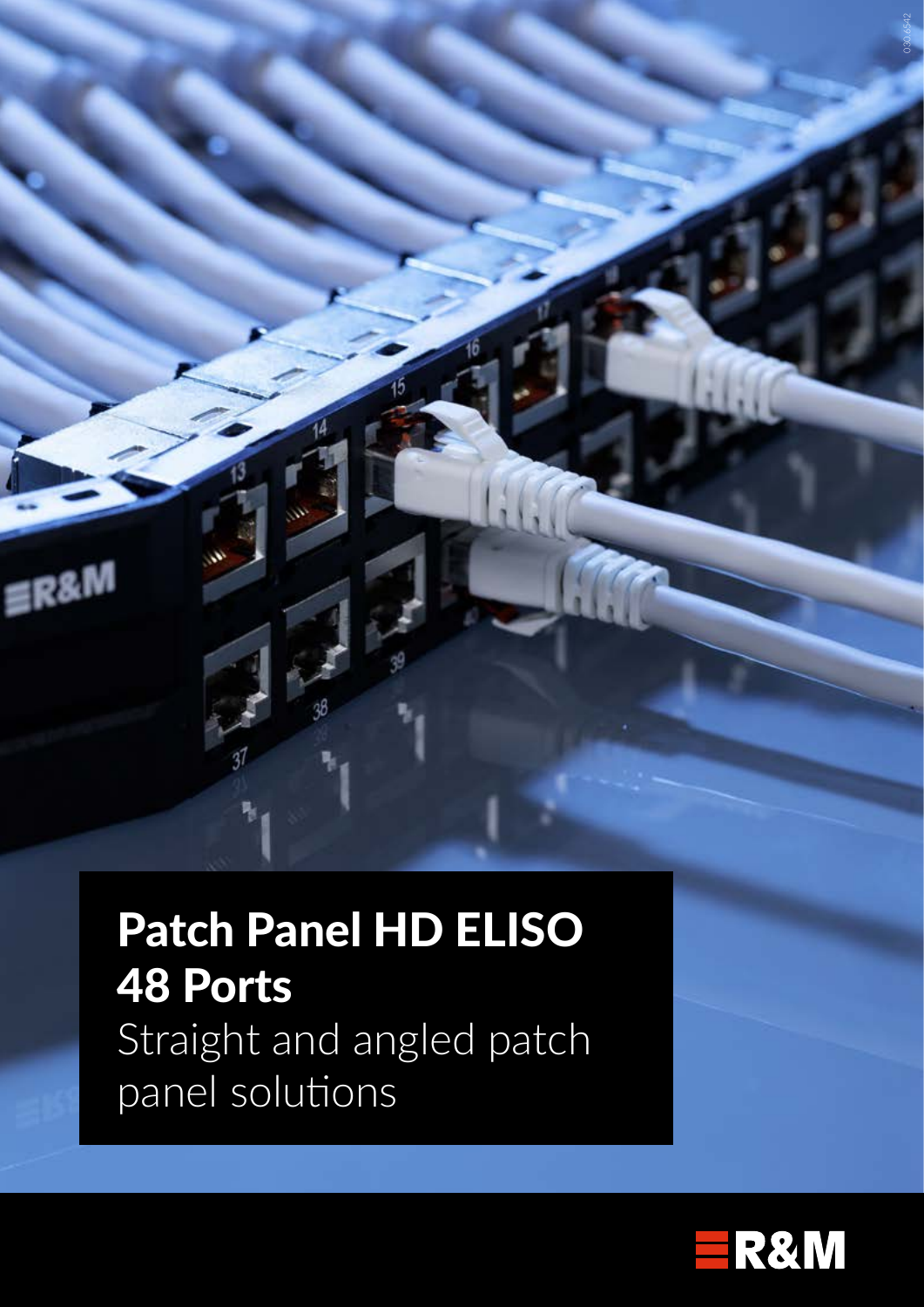# Patch Panel HD ELISO 48 Ports.

Key features and advantages.

In today's densely populated world, space is crucial in every respect. The focus was on a very economical, lightweight and yet stable copper patch panel that takes up as little space as possible. Not only data centers benefit from the space savings, but also the office cabling.



030.6667

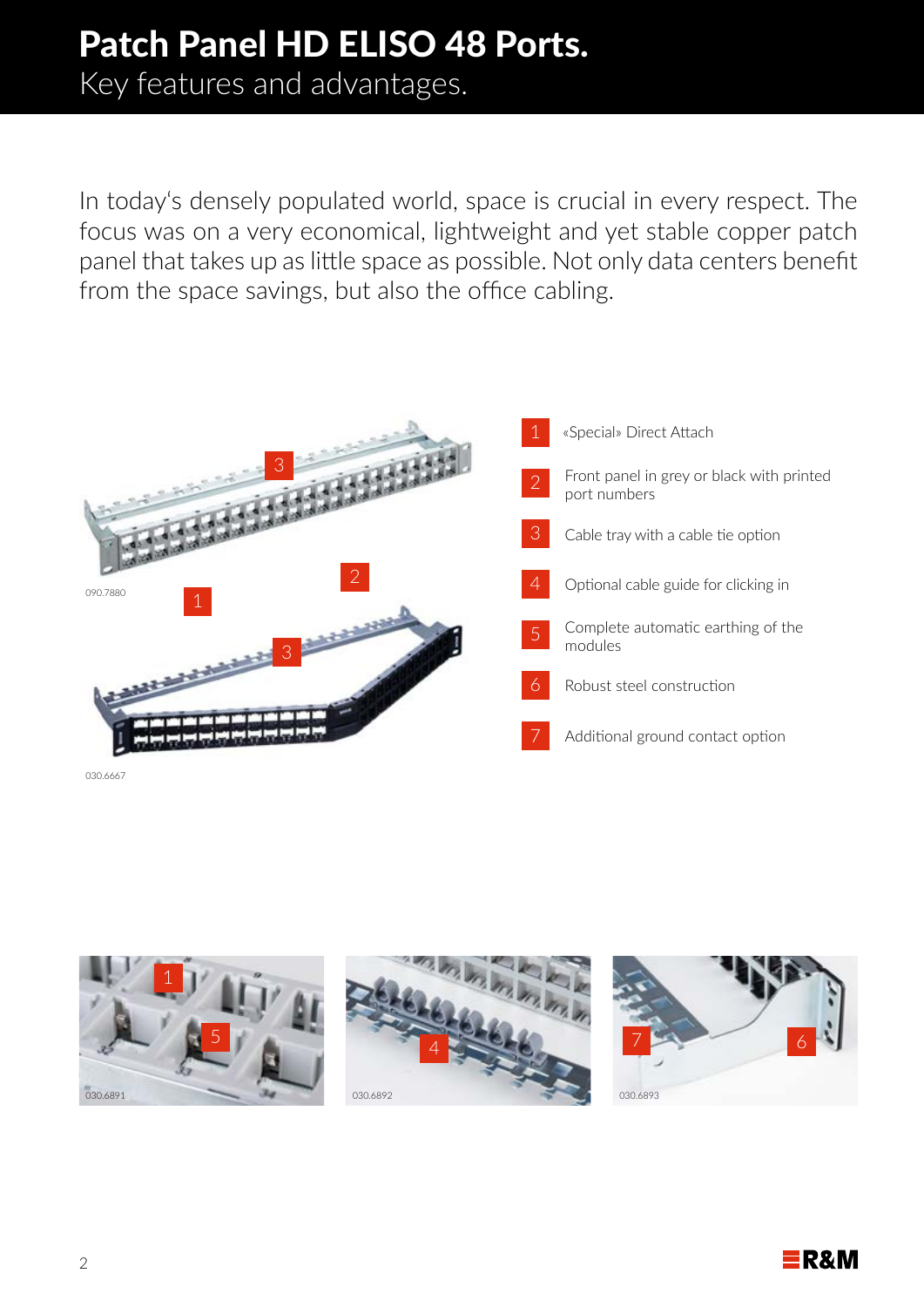

### The HD ELISO patch panel family is the perfect partner

The HD patch panel family is complete. Whether angled or straight - the philosophy is the same. Slim, robust, simple and fast. Even the isolated use of a fiber optic connection is possible. Reusable cable guides facilitate fast assembly. Labeling, security systems or the R&M*inteliPhy* electronic infrastructure management system are supported.



### «Special» Direct Attach

Click in, unlock with a small screwdriver. Simple and fast.



### Front panel in grey or black

Adapts to your rack image. Printed port numbers - other numbers available on request.



### Cable tray

Sturdy shelf with cable tie option or optional cable guide rails to click in.



030.5783, 030.6777

### Cable guides

Cable guides for cables from 5 to 8.5 mm, clickable, reusable, fast.



Automatic earthing of the modules

Fully automatic earthing thanks to steel frame plus additional earthing contact option.



Robust steel construction

Torsion-resistant steel frame. Guaranteed to hold and retain its shape even after loading during installation.